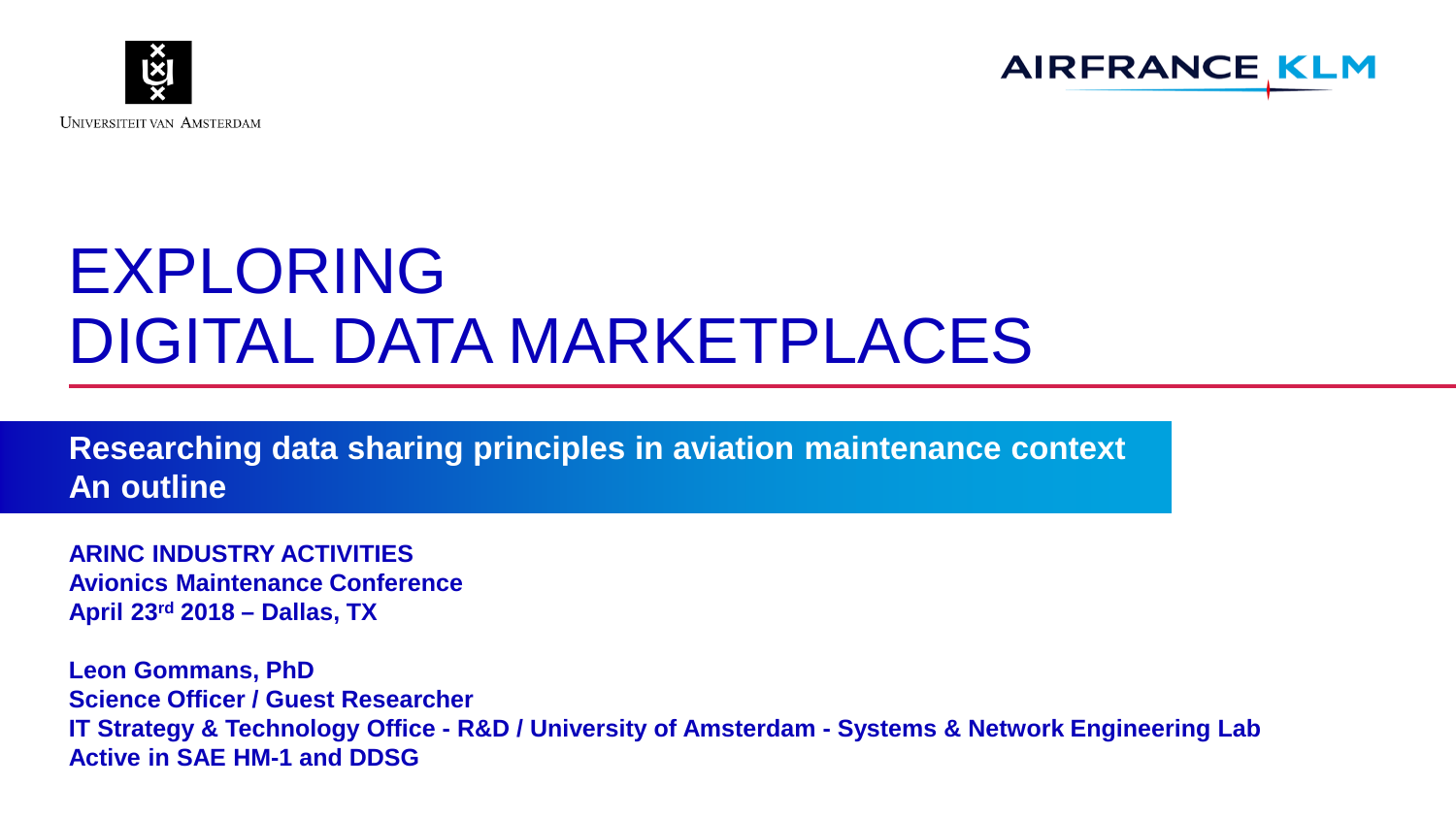### EXAMPLE EPIC **UNLOCKING VALUE THAT I CAN NOT CREATE ON MY OWN**

- As Airline MRO, I must be able to use Aircraft Health Monitoring data from as many aircraft as possible;
- so that I can develop the most valuable and competitive algorithms, which I cannot develop if I use only data from the fleet I operate.
- The goal is to **create value together.**







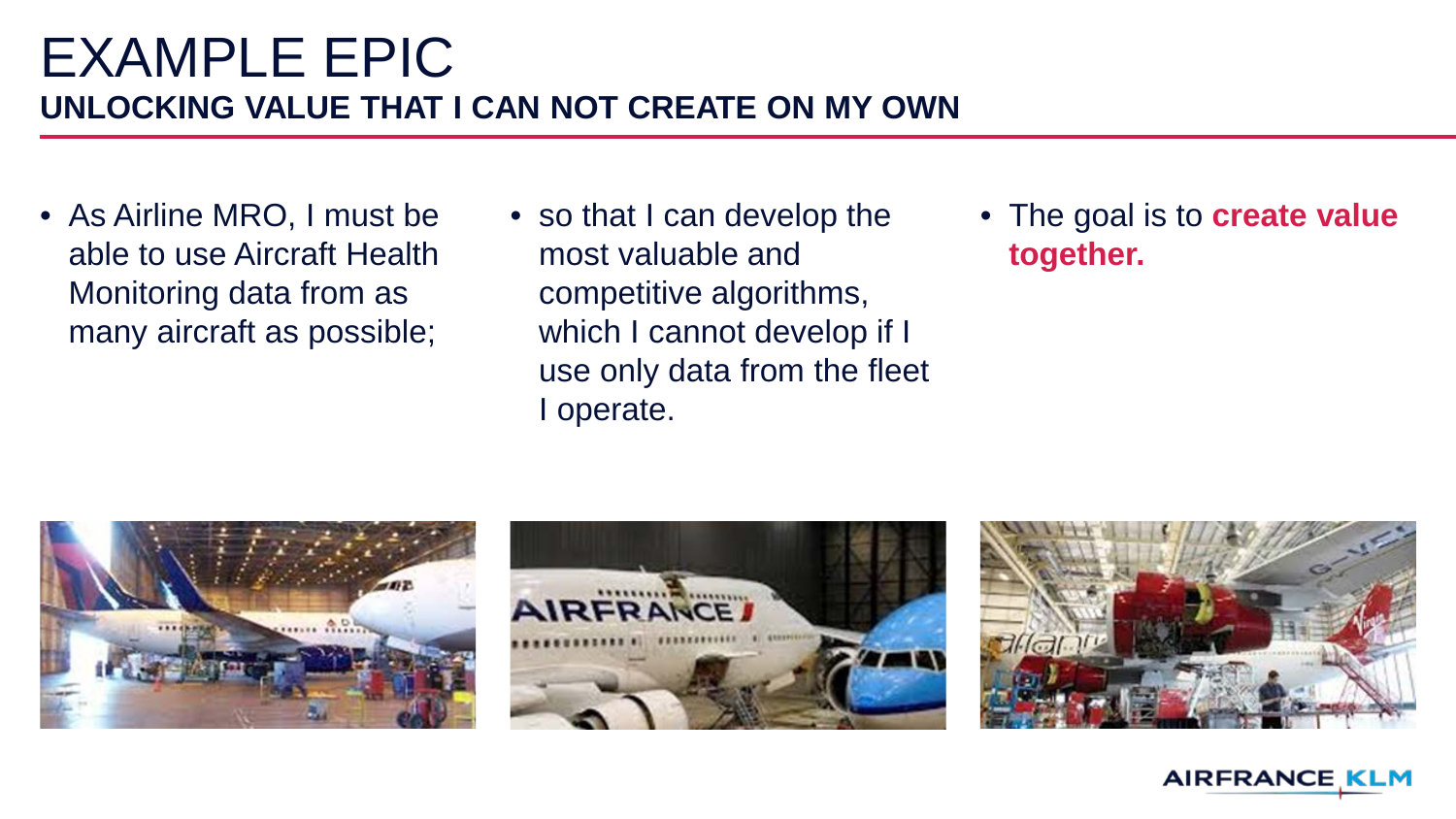#### RESEARCH QUESTION **RECOGNIZING DATA IS AN ECONOMIC ASSET THAT CAN BE TRADED**

**Given a common benefit: How can Aircraft Health Monitoring data be shared amongst Airline Operators and Algorithm Developers in a 1) FAIR and ECONOMIC way, whilst providing adequate 2) means to REDUCE RISK?** 

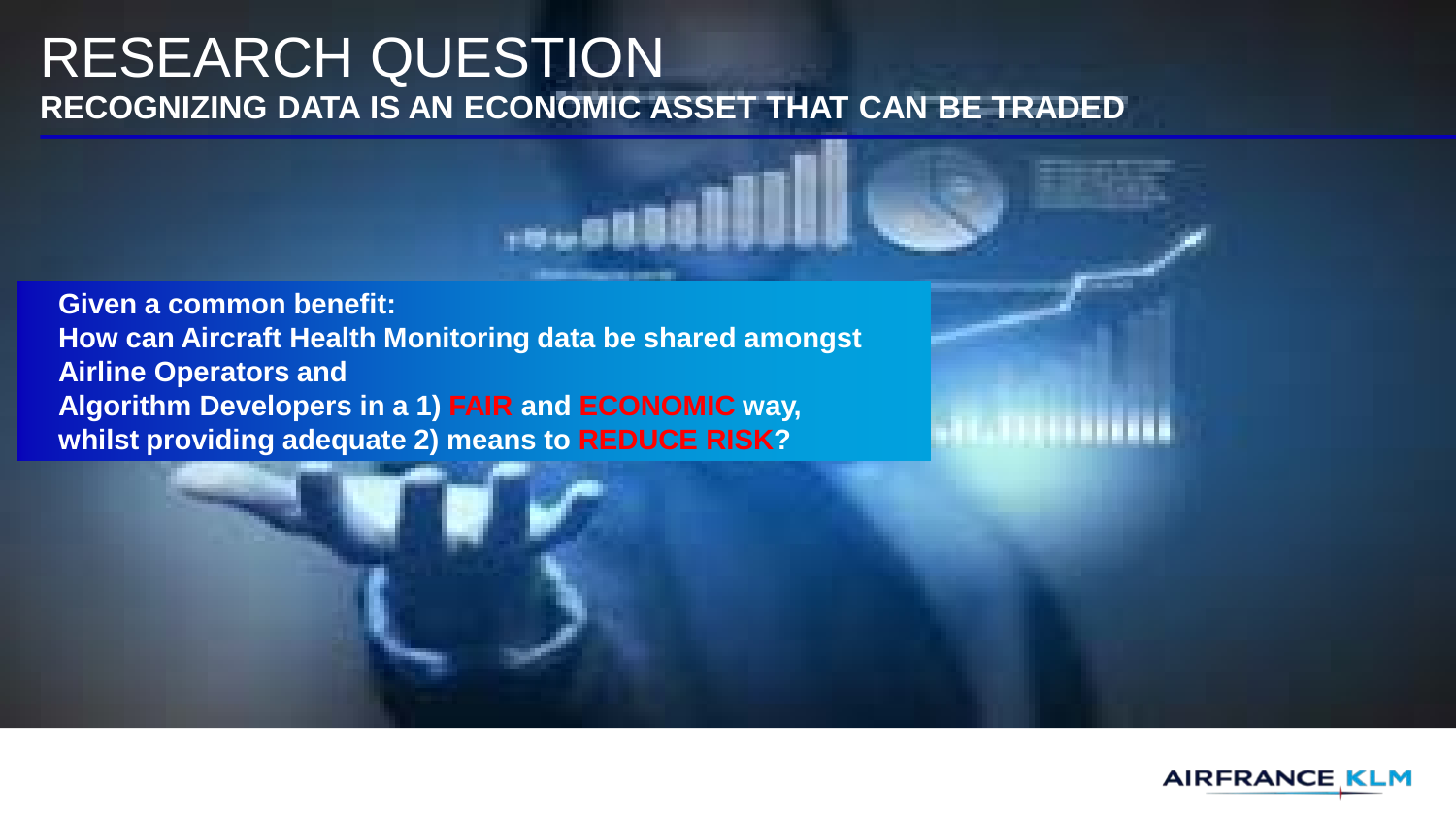# PROBLEM WITH MARKET DEVELOPMENT

#### **1) FAIR AND ECONOMIC WAY: MONOPOLISM VS OPEN MARKET DEVELOPMENT**

As in seen in the beginning of the oil industry: control of the transport platform enabled monopolism. Open marketplace mechanisms will enable trade, innovation and fair competition

|  | <b>Oil Economy</b>                         | <b>Concept</b>        | <b>Data Economy</b>                                          |
|--|--------------------------------------------|-----------------------|--------------------------------------------------------------|
|  | Crude Oil                                  | <b>Resource</b>       | <b>Raw Data</b>                                              |
|  | Land / well owner                          | Ownership             | Operator of data generator?                                  |
|  | Oil price                                  | Value                 | Data price?                                                  |
|  | Barrel, rail, pipeline, tanker             | Transport             | <b>Future Internet?</b>                                      |
|  | <b>Oil</b> market                          | <b>Trade</b>          | Data Market?                                                 |
|  | Petrochemical industry                     | <b>Value Creation</b> | Data science algorithms                                      |
|  | Fuel, lubricants, plastics,<br>detergents, | <b>Products</b>       | Efficiency, predictions, planning,<br>recognition, behavior, |

**AIRFRANCE I**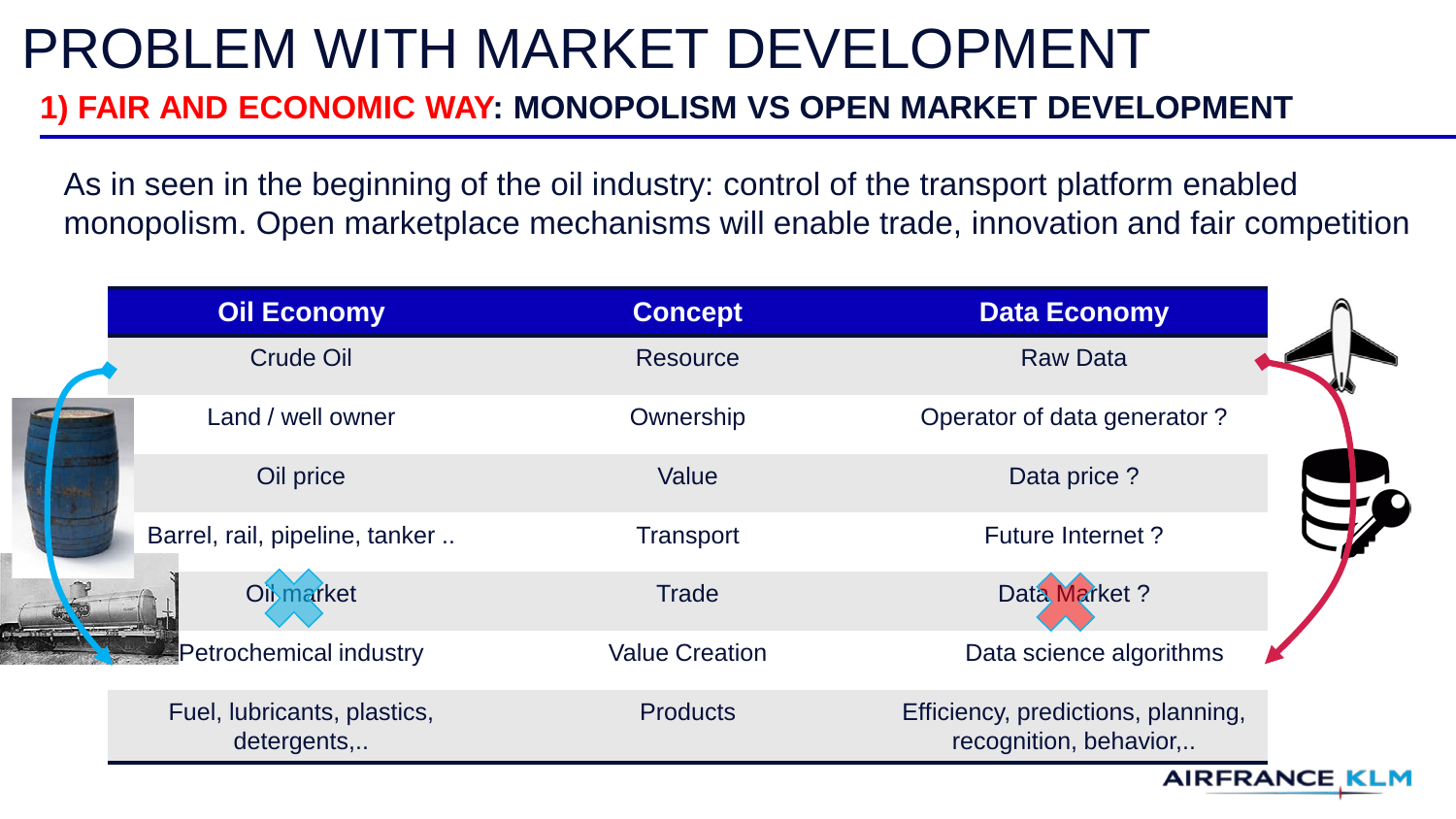### DIGITAL DATA MARKETPLACE CONCEPTS **AREA CONSIDERED BY OUR RESEARCH EFFORT**

| <b>Concept</b>        | <b>Data Economy</b>                                             | <b>FLAGSHIP RESEARCH EFFORT</b>                                                                                                                                                                                                                                                                                                                                                                                                             |  |
|-----------------------|-----------------------------------------------------------------|---------------------------------------------------------------------------------------------------------------------------------------------------------------------------------------------------------------------------------------------------------------------------------------------------------------------------------------------------------------------------------------------------------------------------------------------|--|
| <b>Resource</b>       | <b>Raw Data</b>                                                 | Amsterdam Economic Board and<br>University of Amsterdam coordinate a<br>multi-disciplinary research effort, involving<br>multiple disciplines:<br>Law,<br><b>Computer Science,</b><br><b>Business School,</b><br>Economics,<br><b>Social Sciences</b><br>Amsterdam houses one of the largest<br>Internet Exchanges (AMS-IX):<br><b>Can it house a Data Exchange that</b><br>facilitates Data Marketplaces (AMS-DX)?<br><b>AIRFRANCE KLM</b> |  |
| Ownership             | Operator of data generator?                                     |                                                                                                                                                                                                                                                                                                                                                                                                                                             |  |
| Value                 | Data price?                                                     |                                                                                                                                                                                                                                                                                                                                                                                                                                             |  |
| <b>Transport</b>      | <b>Future Internet?</b>                                         |                                                                                                                                                                                                                                                                                                                                                                                                                                             |  |
| <b>Trade</b>          | Data Market?                                                    |                                                                                                                                                                                                                                                                                                                                                                                                                                             |  |
| <b>Value Creation</b> | Data science algorithms                                         |                                                                                                                                                                                                                                                                                                                                                                                                                                             |  |
| <b>Products</b>       | Efficiency, predictions,<br>planning, recognition,<br>behavior, |                                                                                                                                                                                                                                                                                                                                                                                                                                             |  |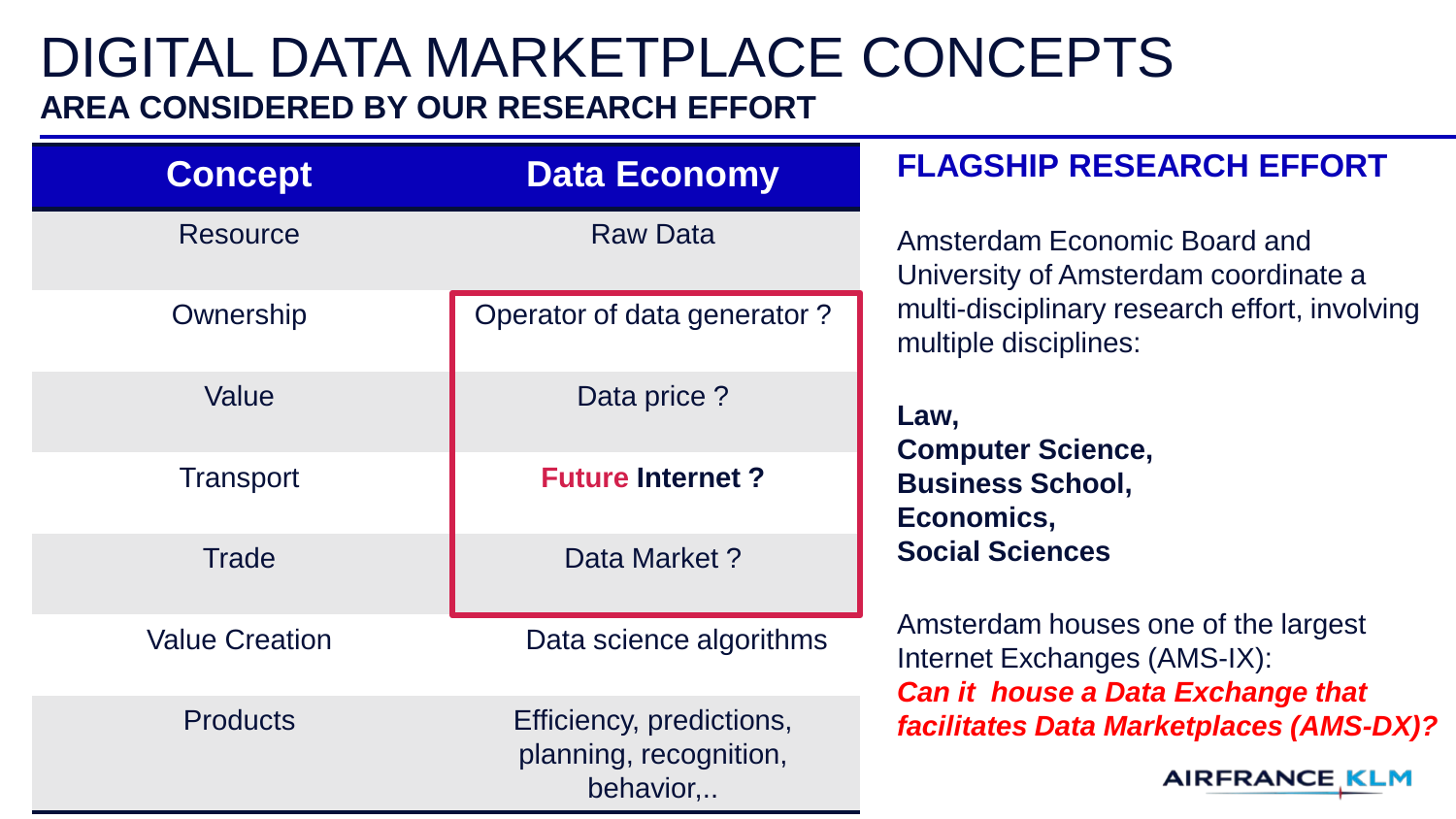### CONSEQUENCES OF MAINTAINING A MONOPOLY **SOCIETY WILL OBJECT DISPROPORTIONATE VALUE CREATION AND ENTANGLEMENT**

Standard Oil got named *The Octopus*, with many of its tentacles in society.

US government created antitrust law *to protect the public from the failure of the market* where *unfair conduct* tends to destroy competition itself.

(Sherman Act - 1890)



Source: Herman Viola, Why We Remember: United States History, Scott Foresman-Addison Wesley Publishing Co. (adapted)

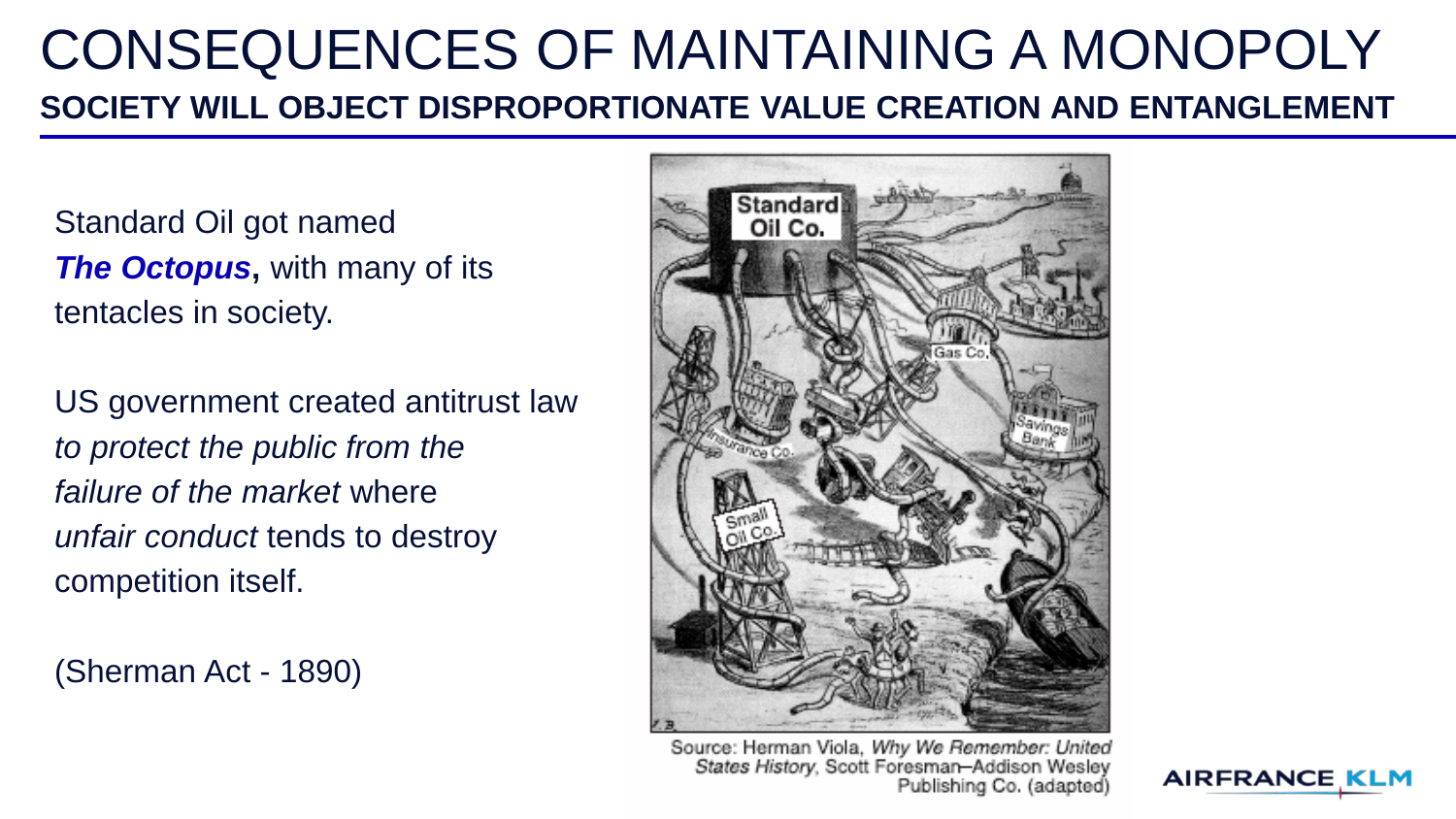### MANAGING RISK AT DATA MARKETPLACE **2) MEANS TO REDUCE RISK: REQUIRES STEPS AT DIFFERENT LEVELS**



**Exchange** concepts

**AIRFRANCE KL**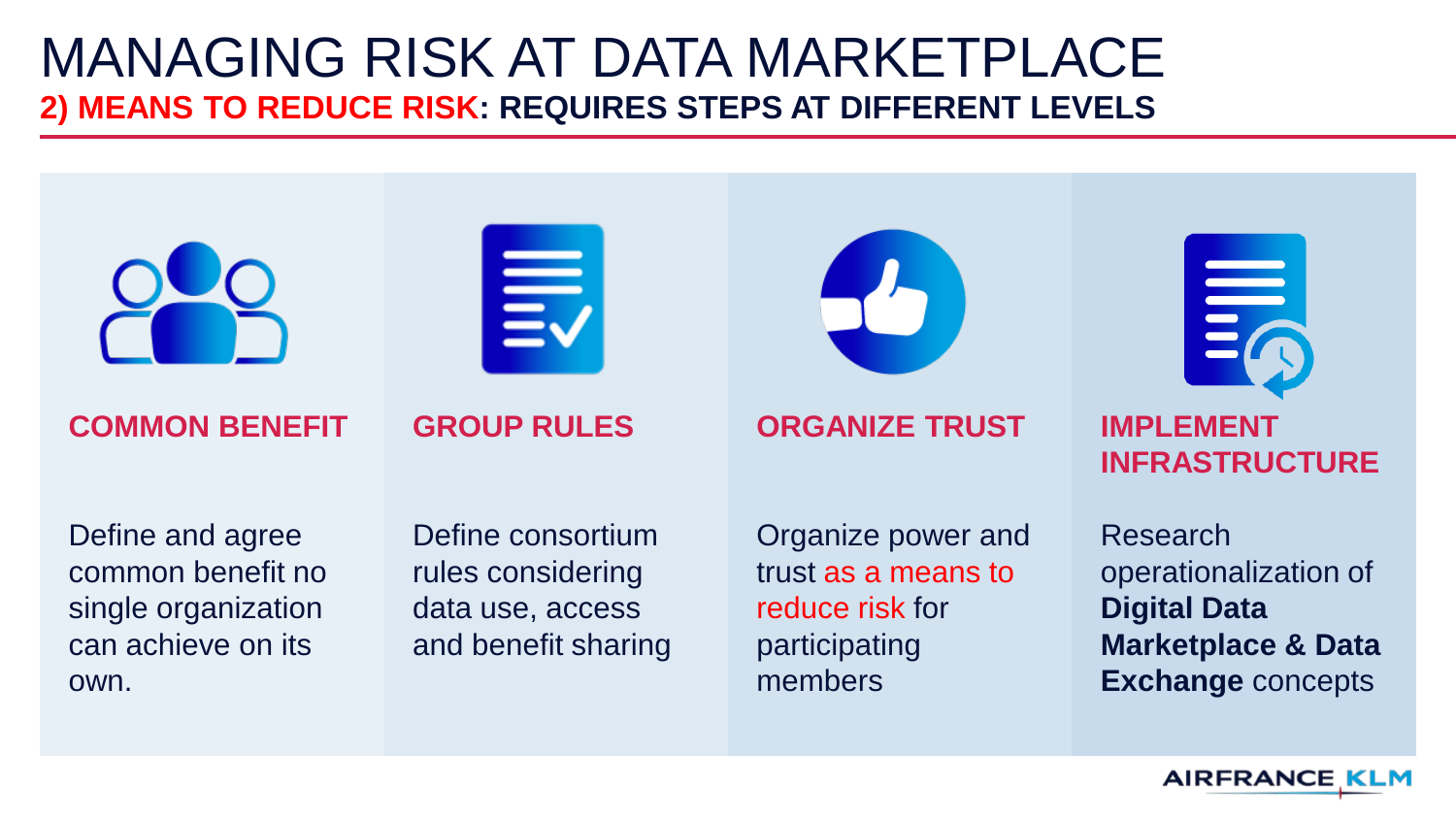### EXAMPLE AIRCRAFT MAINTENANCE USE CASE **DEVELOP A DIGITAL TWIN TO ESTIMATE MAINTENANCE CREDITS**

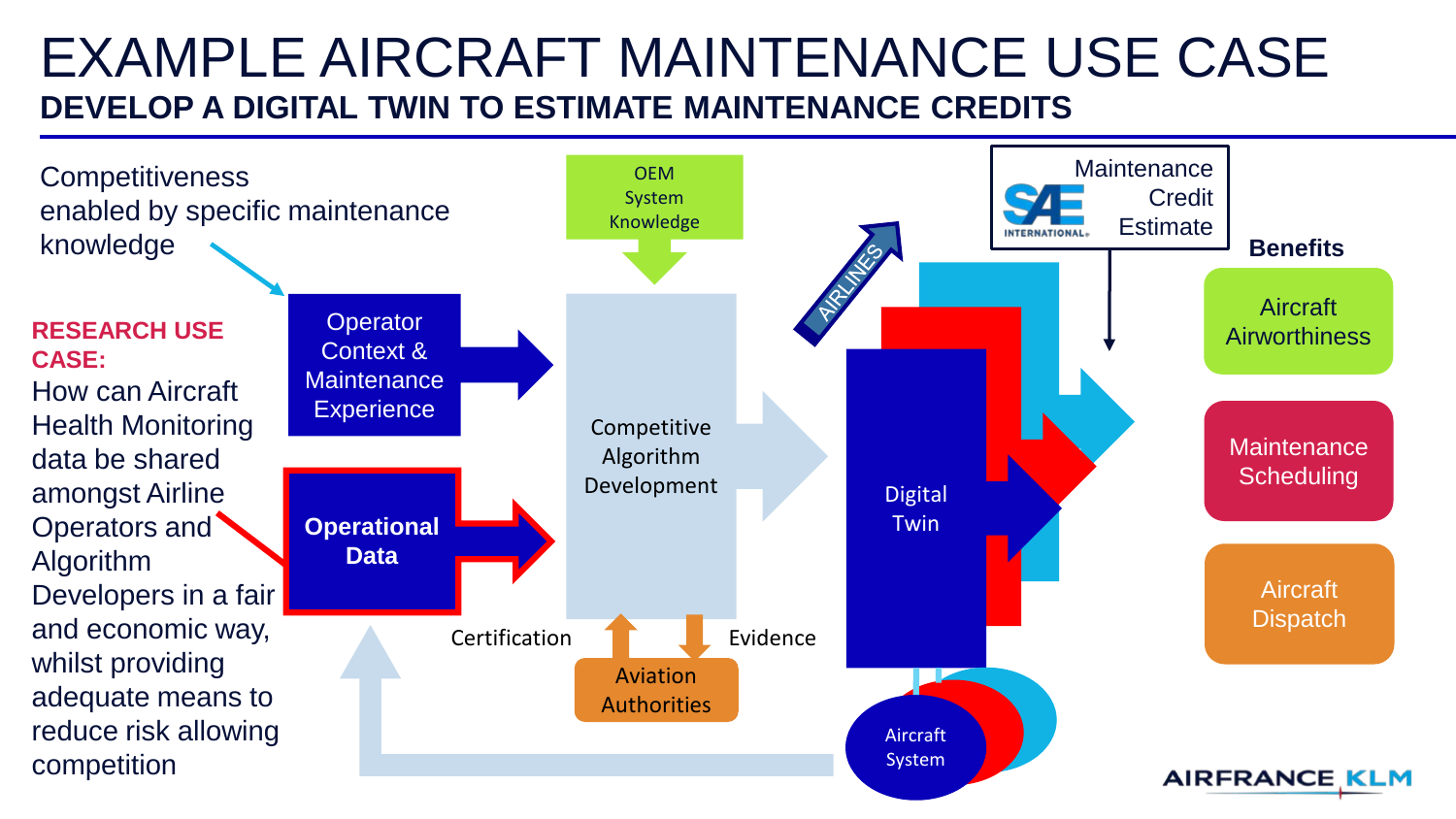## **DIGITAL DATA MARKETPLACE ARCHITECTURE**

#### ENABLING COMPETITIVE ALGORITHM DEVELOPMENT



**AIRFRANCE KLM**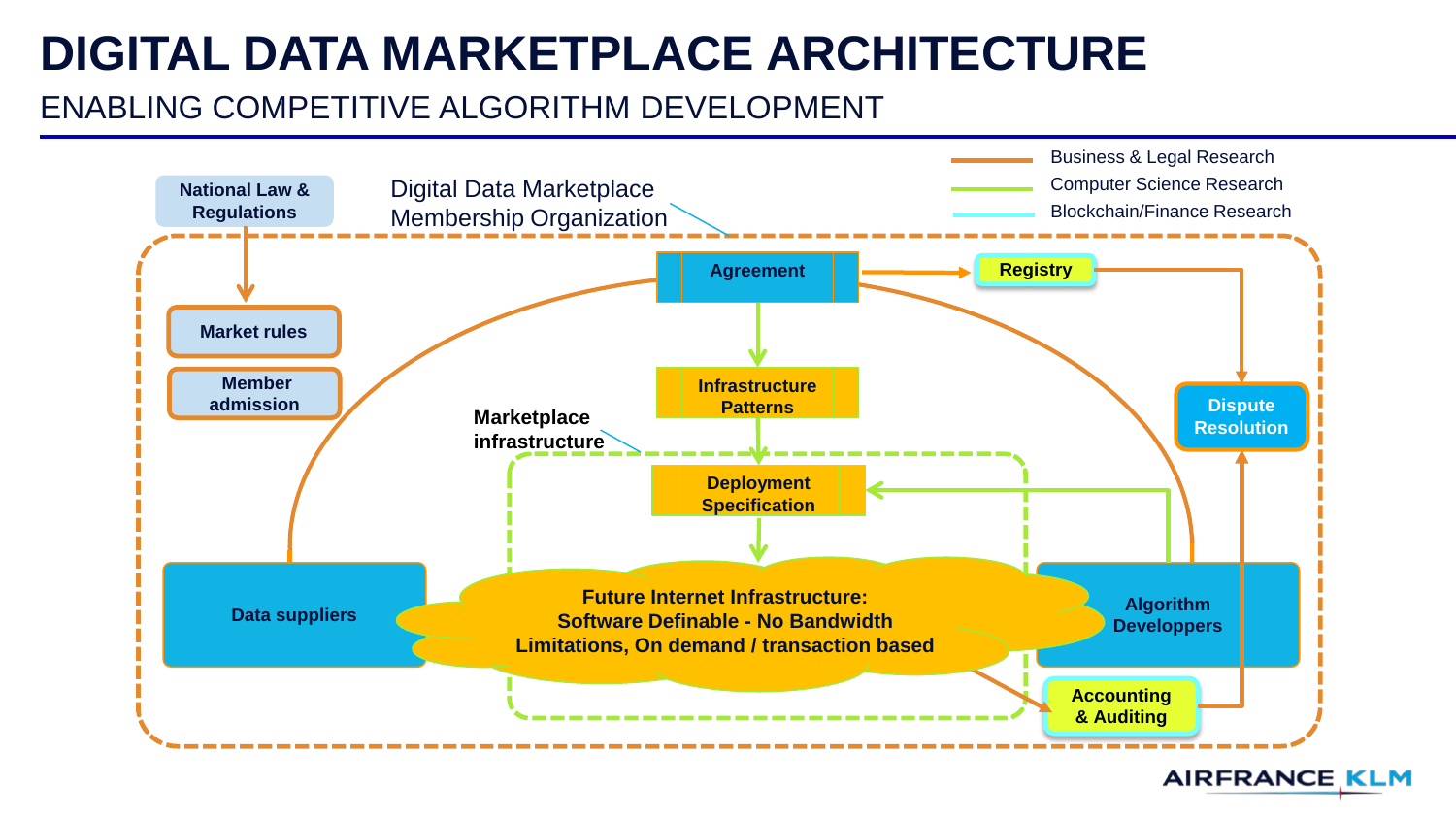## **RESEARCH INFRASTRUCTURE**

#### RESEARCH WORKING ALONGSIDE IT INDUSTRY



**AIRFRANCE KLM**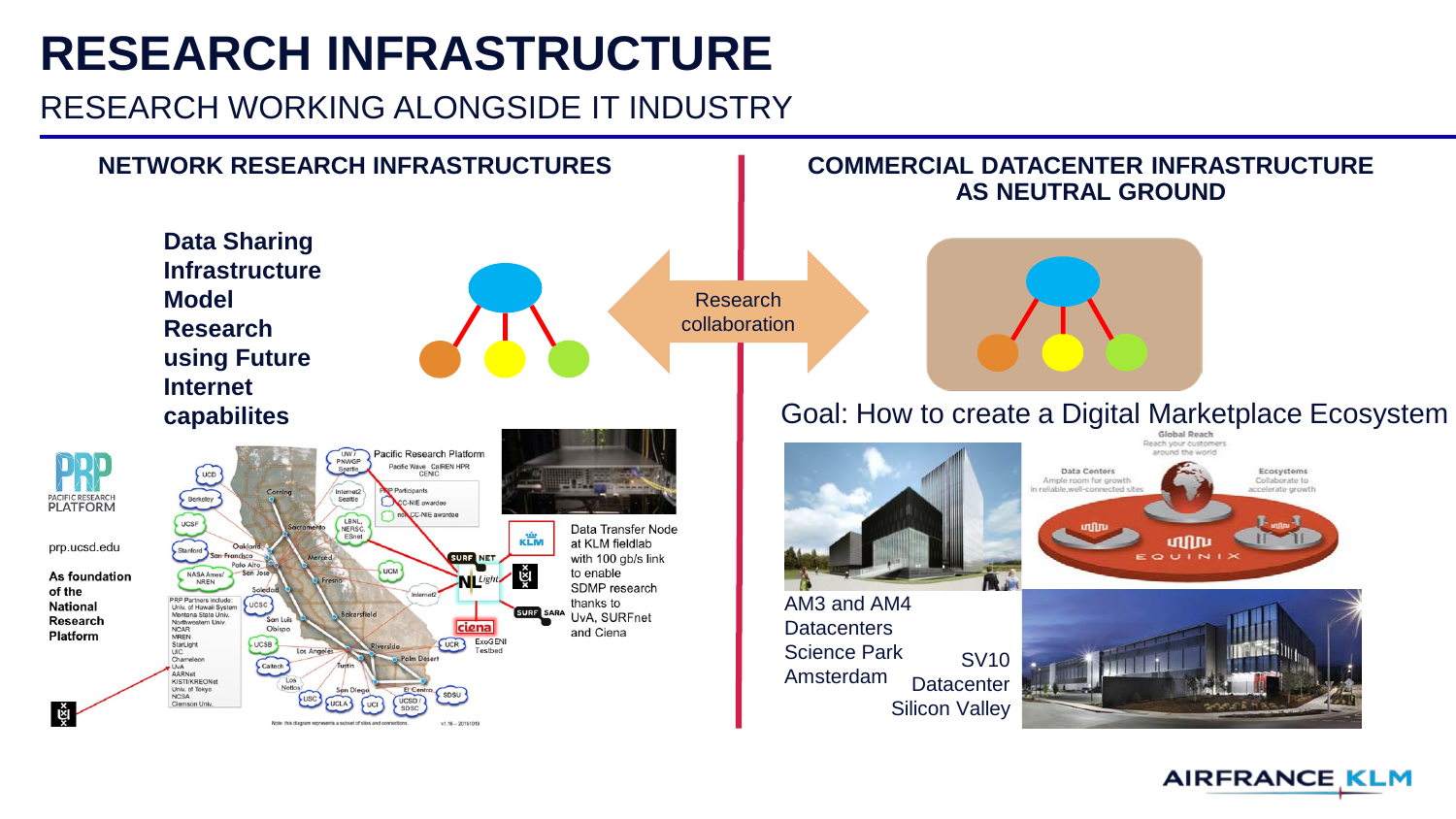### **CONCLUSION**

A DIGITAL MARKET PLACE:

**Is created and governed by an industry membership organization as a means to reduce risk.**

**Serves a common benefit no single organization can achieve on its own.**

**Connects data suppliers and algorithm developers via a software definable, membership organization owned, infrastructure.**

**Arranges processing as an on-demand infrastructure transactions, where the infrastructure is guaranteed to be cleaned up after execution.**

**Infrastructure itself is delivered by neutral Data Exchanges across the world, in the same way neutral Internet Exchanges interconnect Internet Service Providers.**